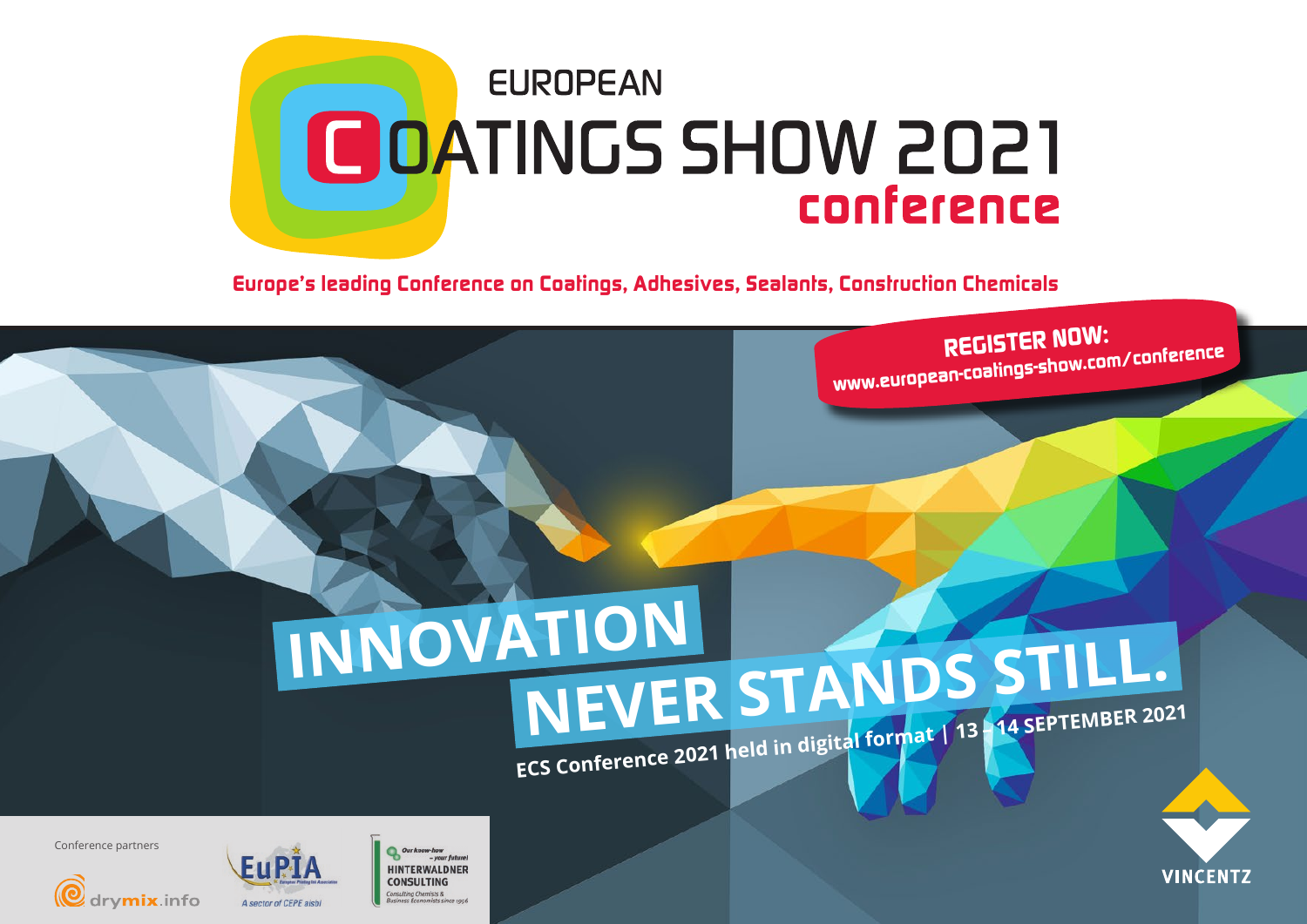

Extraordinary times call for extraordinary measures: For the first time, the ECS Conference is being held in a digital format, with international coatings experts brought together on a virtual platform. The conference can be attended by anyone, regardless of their travel budget or location.

**Join in via livestream**

120 presentations in 20 sessions offer you a huge input of concentrated coatings knowledge! In just two days, the European Coatings Show Conference serves up everything you need to be able to thrive in the fiercely contested coatings market: current developments in raw materials, the latest results from scientific institutes and universities, and contacts with leading international experts. Enthusiasts from around the world will be gathering at the digital ECS Conference to hear about the latest developments in coatings technology and to forge invaluable contacts. Don't miss out on the latest trends!

#### **KEY REASONS TO ATTEND**

- **>**Find out about the latest research results from academia and industry. Be among the first to know!
- **>**Learn from the brightest and best in coatings technology as they present their ideas and insights.
- **>**Ask your personal questions to all presenting coatings experts.
- **>**Exchange views in numerous discussion groups on what moves or hinders you in your daily business.
- **>**Intelligent match-making tools support you in connecting with your peers.
- **>**Attend the ECS Conference and embrace a world of new ideas and new technologies.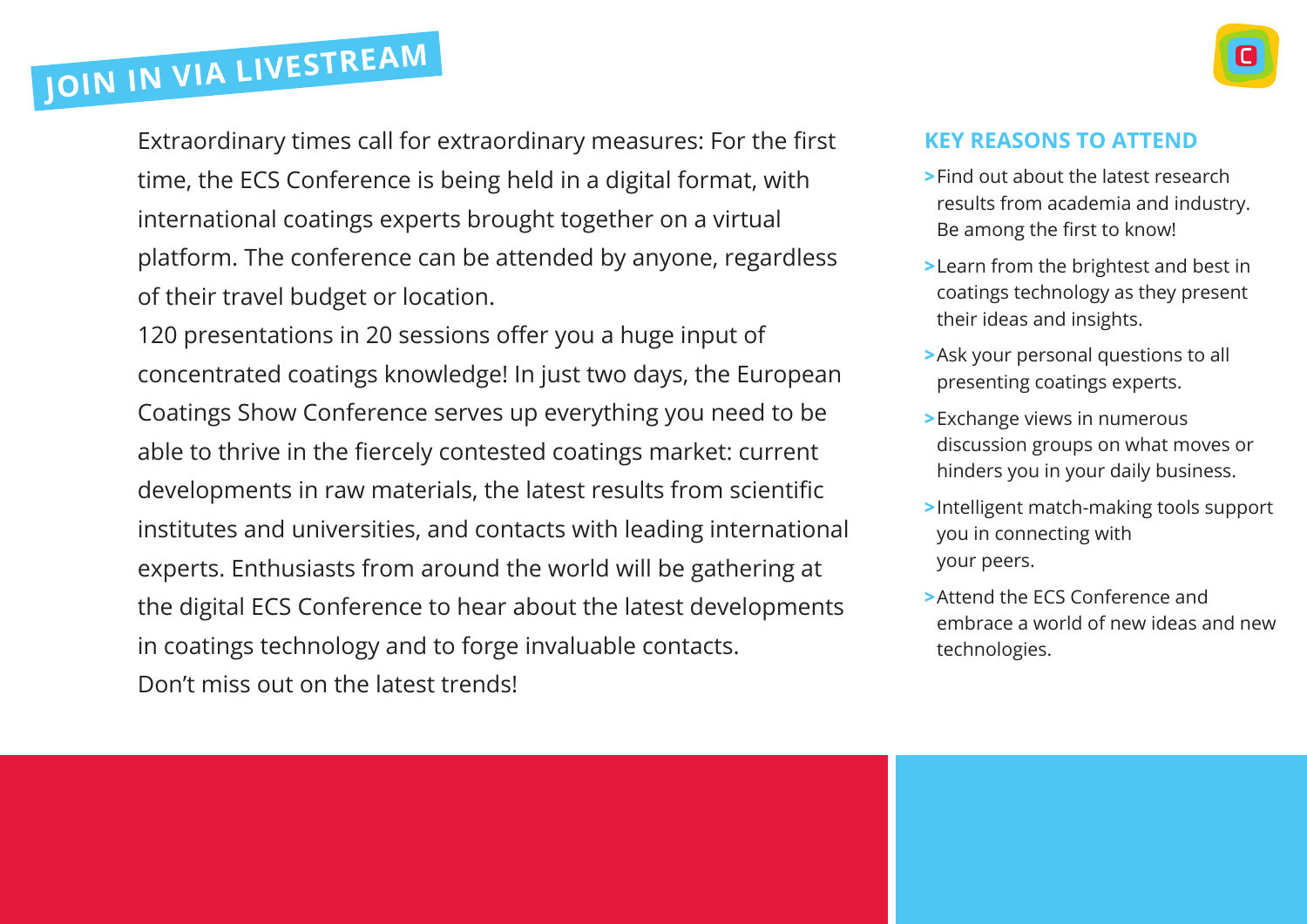#### **Keynote**

**PLenary Session Conference Opening 9:00 – 10:00 h**

# **Living in challenging and interesting times as paint chemists –**

**how SDG's and true value impact reporting give guidance**

*Joost Broeders, Baril Coatings*

## **MonDAY 13 September 2021 | Sessions 1 – 5**

#### **SESSION 1**

**PRESENTED BY GDB INTERNATIONAL** 

**Project DECOAT** *Guy Buyle, Centexbel*

**10:00 – 10:30 h Recycling of coated and painted materials: introduction and link with textile recycling** *Guy Buyle, Centexbel*

**10:30 – 11:00 h Removal of coatings from textile substrates** *Dr Ine De Vilder, Centexbel*

**11:00 – 11:30 h Removal of coatings from plastic substrates** *Vicent Martinez, Aimplas*

**11:30 - 12:00 h** *Content powered by GDB International*

**12:00 – 12:30 h Recycling of coated materials with a solvent-based recycling process** *Katharina Kaiser, Fraunhofer IVV*

**12:30 – 13:00 h Easy dismantling of bonded joints and time efficient stripping of coatings** *Dr Maxime Olive, Rescoll*

**13:00 – 13:30 h Mechnical properties of recycled plastic from coated parts** *Vanessa Ventosinos, CTAG*

#### **SESSION 2**

**presented by Clariant**

**Pigments and fillers** *Dr Anabelle Elton-Legrix, Imerys*

**10:00 – 10:30 h**

**Dispersion state of TiO<sub>2</sub> pigment particles in wet coating formulation and during drying studied by X-ray scattering**

*Grethe Vestergaard Jensen, Danish Technological Institute*

**10:30 – 11:00 h Two different types of white pigments – similar optical reaction** *Werner Rudolf Cramer, Cramer*

**11:00 – 11:30 h Expanding the colour spaces using hiding interference pigments** *Dr Adalbert Huber, Schlenk*

**11:30 - 12:00 h** *Content powered by Clariant*

**12:00 – 12:30 h Highly tranparent water-based wood clear coats with engeneered perlite** *Emmanuelle Giraud, Imerys*

**12:30 – 13:00 h TBA**

**13:00 – 13:30 h High performance polymeric dispersant for carbon black in water-borne systems**  *Dr Tim Boebel, Stepan*

#### **SESSION 3**

**Powder coatings** *Nina Musche, Shamrock Technologies* 

**10:00 – 10:30 h Nanoparticle-modified powder coatings for polymer substrates** *Dr Felipe Wolff-Fabris, European Centre for Dispersion technologies*

**10:30 – 11:00 h Titanium dioxide reduction system for powdered mixtures** *Marc Giersemehl, Neuman & Esser Process Technology*

**11:00 – 11:30 h Novel synthetic silica to matte powder coatings** *Dr Annett Halbhuber, Evonik*

**12:00 – 12:30 h Novel superdurable flexible powder coating** *Jan Bongaerts, Covestro*

**12:30 – 13:00 h Mineral extenders for improved opacity and anti-corrosion properties in powder coatings** *Lieven Verstuyft, Imerys*

**13:00 – 13:30 h New generation reactive matting additive for epoxy and hybrid powder coatings** *Atman Fozdar, Fozdar Dynamics*

#### **SESSION 4**

**Automotive coatings** *Dr Michael Hilt, Fraunhofer IPA*

**10:00 – 10:30 h Meeting Auto OEM clear coat specifications with 2K systems despite extended cure window requirements for electric vehicles** *Jens Duereth, Eastman*

**10:30 – 11:00 h UV stable electrocoats for corrosion protection and structural bonding** *Dr Rolf Nothhelfer-Richter, Fraunhofer IPA*

**11:00 – 11:30 h Surface properties of coatings on automotive thermoformable films for easy-cleaning and anti-staining applications** *Catarina Nobre, Centi*

**12:00 – 12:30 h Resistant anti-friction coatings applicable for coil coating process** *Dr Peter Ohlendorf, Dupont*

**12:30 – 13:00 h Effect of surface coatings on compression load deflection behaviour of vehicle door seal** *Elif Uzun, Standard Profil Automotive*

**13:00 – 13:30 h Thermal comfort improvement in new artificial leather materials** *Dânia Menezes, Centi*

#### **SESSION 5**

**presented by Chemspeed**

**Digitization** *Jan Gesthuizen, Vincentz Network*

**10:00 – 10:30 h TBA**

**10:30 – 11:00 h Last mile of coatings** *Martin Madle, Deso*

**11:00 – 11:30 h Design of (optical) sensors for quality IOT projects in coating applications** *Georg Nelke, Optisense*

**11:30 - 12:00 h** *Content powered by Chemspeed*

**12:00 – 12:30 h Formulating via web-apps based on predictive sciences** *Sander van Loon, VLCI*

**12:30 – 13:00 h Novel formulation optimization using Big Data, modeling, and predictive tools** *Dr Partha Majumdar, Dow Chemical*

**13:00 – 13:30 h Optimizing colour harmony with a user-centered colourimetric quality control platform** *Dr Christoph Schulte, BASF Coatings*

*Subject to change*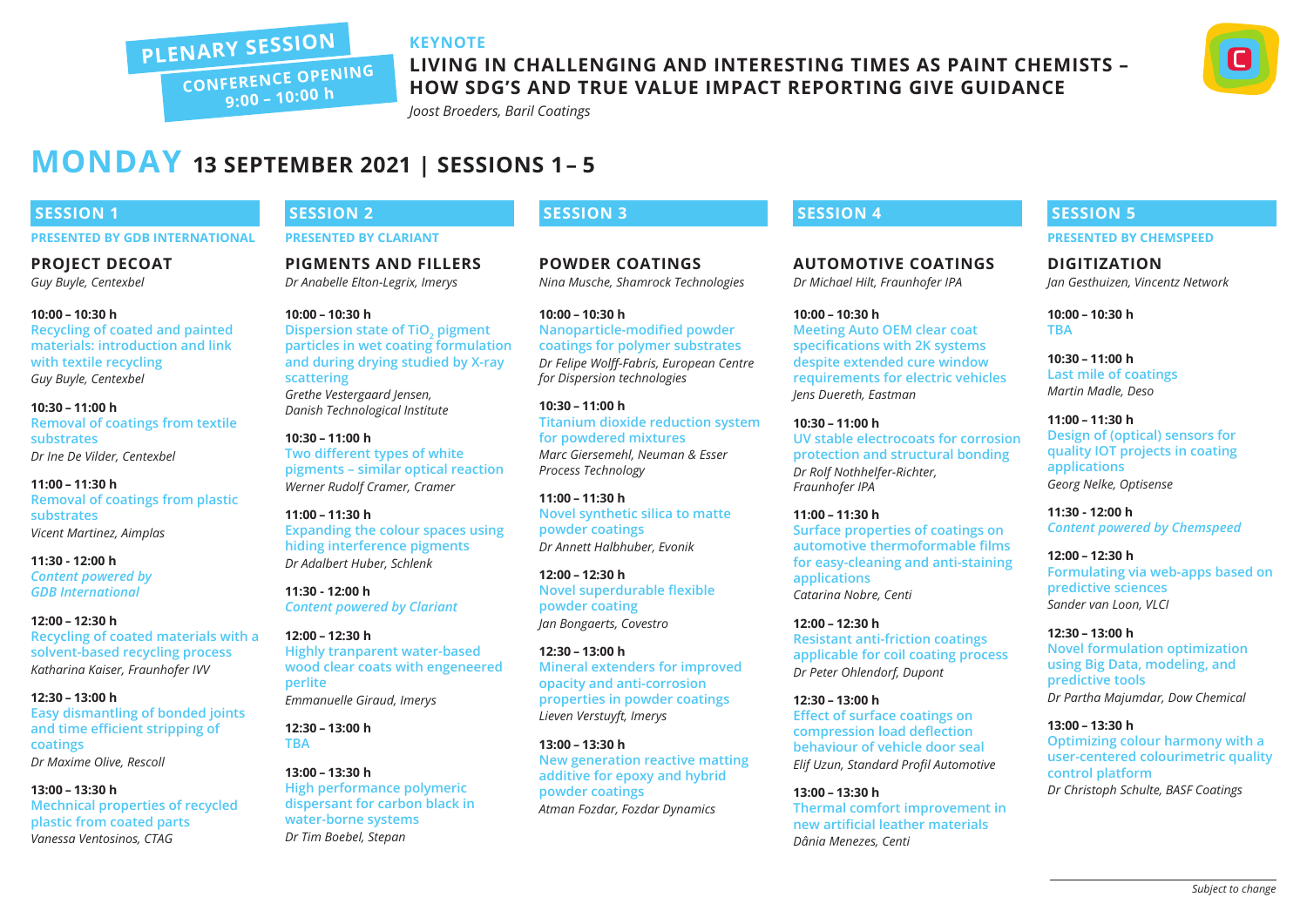## **MonDAY 13 September 2021 | Sessions 6 – 10**

#### **SESSION 6**

#### **presented by Bühler**

**Printing inks** *Yasmin Sayed-Sweet, Lamberti*

**14:30 – 15:00 h Waterbased PLA dispersions for inks & coatings** *Brecht Demedts, Centexbel*

**15:00 – 15:30 h Advances in the overspray-free digital application of polyurethane based coatings and adhesives** *Dr Fabian Schuster, Covestro*

**15:30 – 16:00 h Lithographic offset printing ink system of very low aromatic content** *Anna Eriksson, Nynas*

**16:00 - 16:30 h** *Content powered by Bühler*

**16:30 – 17:00 h Energy and cost-efficient production processes for high-value coatings and inks for a sustainable future** *Dr. Frank Tabellion, Bühler*

**17:00 – 17:30 h Explosion risk in hybrid mixtures - A serious problem in lacquer, paint and printing ink production** *Dr Hans-Joachim Jacob, Ystral*

**17:30 – 18:00 h How regulatory trends are driving innovation** *Susanne Struck, Evonik*

#### **SESSION 7**

**Functional and smart coatings** *Dr Volkmar Stenzel, Fraunhofer IFAM*

**14:30 – 15:00 h Self-healing materials: A novel solution for extended product lifetime** *Thomas Blundell, Croda*

**15:00 – 15:30 h More efficiency for foul-release marine coatings** *Julia Foth, Evonik*

**15:30 – 16:00 h Smart technology providing permanent antistatic properties to substrates** *Erwin Honcoop, Croda*

**16:30 – 17:00 h Durable omniphobic coatings for optical devices** *Dr Ana Maria Escobar, Leitat*

**17:00 – 17:30 h Innovative and functional coatings** *Ana Sampaio, Centi*

**17:30 – 18:00 h Microcapsules for immediate UVlight triggered release** *Prof. Lars Evenäs, Chalmers University of Technology*

## **SESSION 8**

**Adhesives & sealants** *Stephan Hinterwaldner, Hinterwaldner Consulting*

**14:30 – 15:00 h Class approved bracket system for coated and uncoated surfaces using adhesives** *Dr Andreas Momber, Muehlhan*

**15:00 – 15:30 h High molecular weight polyurethane hot-melts** *Dr Ann-Christin Bijlard-Jung, Covestro*

**15:30 – 16:00 h Rheological characterization of water-based adhesives & sealants** *Dr Catherine Corfias-Zucalli, Coatex*

**16:30 – 17:00 h Upcycling: From post-consumer PU scrap to virgin PU coatings, adhesives, sealants and elastomers** *Kai Klockemann, Nitroil Performance Chemicals*

**17:00 – 17:30 h Alternative catalysts for silaneterminated polymers** *Dr Stefan Haubenreisser, Institute for Polyurethane Technology*

**17:30 – 18:00 h Water soluble EVOH for adhesives and coatings** *Dr Samuel Michel, Kuraray*

#### **SESSION 9**

**presented by Omya International**

**Architectural coatings** *Dr Michael Diebold, Chemours*

**14:30 – 15:00 h Recycling options for leftover consumer paints – potential and challenges** *Dr Jitte Flapper, Akzonobel*

**15:00 – 15:30 h Siliconized acrylic dispersion binder extending the aesthetics & durability of façade coatings** *Dr Jouko Vyörykkä, Dow*

**15:30 – 16:00 h Novel reactive surfactants for latex emulsion polymerization** *Julia Zaug, Stepan*

**16:00 - 16:30 h** *Content powered by Omya International*

**16:30 – 17:00 h Protecting your walls – novel solutions for interior & exterior wall paints** *Oliver Peters, Evonik*

**17:00 – 17:30 h New binder for water-borne consolidating primers for masonry** *Christophe Baude, Synthomer*

**17:30 – 18:00 h Novel fluoro-free and silicone-free blocking resistance additives for water-borne coatings** *Dr Susan Dong, Stepan*

#### **SESSION 10**

**CHOPIN and antisoil** *Dr Daniel Kraiter, Chemours*

**14:30 – 15:00 h**

**Development of anticontamination coatings for aircraft industry: introduction to CHOPIN and STELLAR CLEANSKY projects** *Dr Mireille Poelman, Materia Nova*

**15:00 – 15:30 h Self-healing polyurethane coating with slippery properties** *Dr Tangi Sénéchal, Materia Nova*

**15:30 – 16:00 h Ceramic-like coatings by sol gel: High performance and durable cleanability** *Dr Marie-Eve Druart, Materia Nova*

**16:30 – 17:00 h Ionogel-like omniphobic coatings** *Dr Ana Viñuales, Cidetec*

**17:00 – 17:30 h Novel transparent antisoiling systems over flexible polymeric films** *Ignacio Brea Faílde, Leitat*

**17:30 – 18:00 h Durability under maintenance operations of antisoiling coatings** *Aina Cabrer Palomés, Leitat*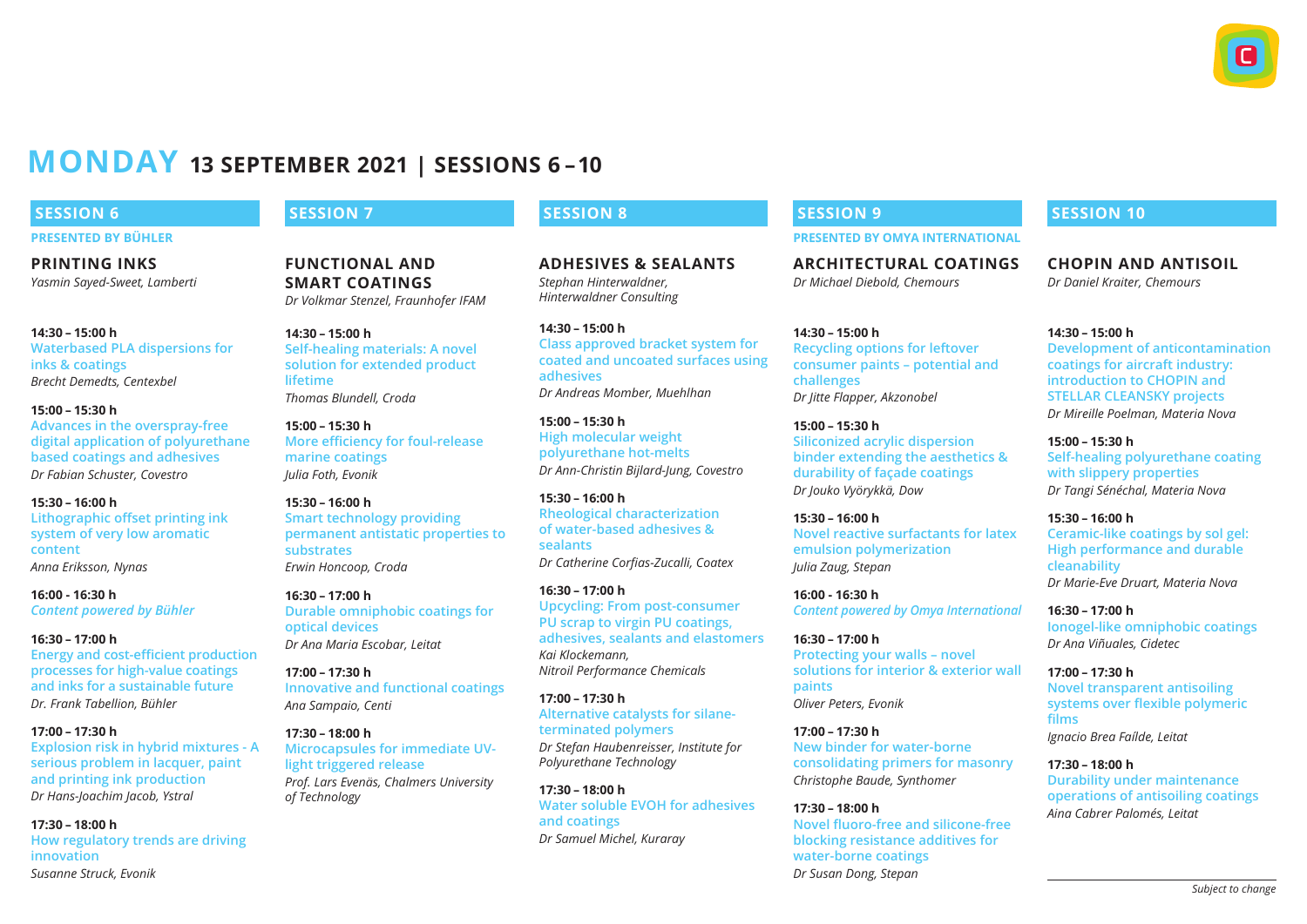# **TUESDAY 14 September 2021 | Sessions 11 – 15**

**9:00 – 9:30 h**

**performance**

**9:30 – 10:00 h**

**10:00 – 10:30 h**

**11:00 – 11:30 h**

**11:30 – 12:00 h**

**12:00 – 12:30 h**

**indoor air quality** *Dr Swaraj Paul, PP Polymer*

*Heike Semmler, Evonik*

**carbon as UV-stabilizer** *Dr Laetitia Marrot, Innorenew*

**higher**



#### **SESSION 11**

#### **Construction chemicals**

*Ferdinand Leopolder, Drymix.info Prof. Andreas Gerdes, KIT*

**9:00 – 9:30 h Anti carbonation render coating**  *Glenn Melvin, Walltransform* 

**9:30 – 10:00 h Accelerated aging methods to study color retention of organic renders** *Jeffrey Sobczak, Dow*

**10:00 – 10:30 h Superplasticizers for calcined clay blended cements** *Dr Lei Lei, Technical University of Munich*

**11:00 – 11:30 h Micro-encapsulated integral water repellent for cementitious materials: Reaction of the silica shell in the cement matrix.** *Dr Jean-Paul Lecomte, Dow*

**11:30 – 12:00 h Ceramic tiles with improved performance and smart functionalities** *David Ramada, Centi*

**12:00 – 12:30 h U-Technology: opening the way to leaner drymix formulation design** *Dr Alexandre Franceschini, Imerys*

**12:30 – 13:00 h Utilisation of alkali-sensitive aggregates for concrete pavements by internal hydrophobisation**

*Dr Frank Weise/Michael Fladt, Federal Institute for Materials Research and Testing*

#### **SESSION 12**

**Wood coatings**  *Dr Steffen Romanski, Byk*

**Enhanced coating performance by overcoming the dilemma between coalescent demand and coating** 

**Water based wood coatings - novel learnings pushing performance** 

**Sustainable anti-UV coating to protect wooden façades, using bio-**

**Influence of wooden flooring on** 

**Measuring raised grain on wood – A path to solving water-based coatings' biggest challenge** *Dr Morten Bormann Nielsen, Danish Technological Institute*

**Are water-borne wood coating systems really more sustainable than solvent-borne systems?** *Dr Berta Vega Sánchez, Covestro*

*Dr Jurgen Scheerder, Covestro*

#### **SESSION 13**

**Radiation curing** *Marcello Vitale, IVM Chemicals*

**9:00 – 9:30 h Silane-modified silicas as versatile additives in radiation-cured formulations** *Dr Daniel Clingerman, PPG*

**9:30 – 10:00 h Novel sulfur functional siliconbased Q resin materials are energy cured for coatings and 3D printing.** *Dr Robert Ruckle, Siltech*

**10:00 – 10:30 h Influence of photoinitiator content on phase separation and microstructure of free-radical/cationic hybrid system and its application for low-gloss UVcurable coatings.** *Ingrid Calvez, Michigan State University*

**11:00 – 11:30 h Carbon nanodots for initation of** 

**free radical polymerization and controlled radical polymerization for uses in coatings** *Prof. Bernd Strehmel, Niederrhein University of Applied Sciences*

**11:30 – 12:00 h Photocuring of nanoparticlebased coatings via near-infrared sensitized free radical and cationic photopolymerization** *Qunying Wang, Niederrhein University of Applied Sciences*

**12:00 – 12:30 h UV-Photopolymerization of functional materials via up-conversion of nanoparticles with NIR-Laser**

*Dennis Oprych, Niederrhein University of Applied Sciences*

#### **SESSION 14**

**presented by Evonik**

**Water-borne coatings** *Dr Ad Overbeek, Covestro*

**9:00 – 9:30 h A breakthrough in water-borne crosslinking** *Dr Ad Overbeek, Covestro*

**9:30 – 10:00 h Inventive routes for the preparation of water-borne acrylic polyols for 2K PU protective topcoats** *Nathalie Havaux, Hexion*

**10:00 – 10:30 h Multi-tasking water-borne epoxy binder system: Going beyond protection** *Dr Henning Vogt, Hexion*

**10:30 - 11:00 h** *Content powered by Evonik*

**11:00 – 11:30 h Tall oil fatty acid as 100% bio-based building block for alkyd emulsions** *Patrick van Waes, Kraton*

**11:30 – 12:00 h Sustainable flame retardants for clear water-based wood coatings** *Dr Meyrav Abecassis-Wolfovich, ICL-IP*

**12:00 – 12:30 h Preserving coatings formulations and coatings ingredients in an isothiazolinone free future** *Scott Brown, Lonza*

**ECS Conference**

#### **SESSION 15**

**Protective coatings I** *Andre van Linden, Akzonobel*

**9:00 – 9:30 h Novel biobased corrosion inhibitor & building blocks based on sugar beet pulp** *Robert Lazeroms, Royal Cosun*

**9:30 – 10:00 h Benchmarking antisoiling coatings for solar applications under real conditions in Saudi Arabia** *Mark Mirza, Fraunhofer ISC*

**10:00 – 10:30 h New activated low zinc epoxy primers** *Alex Yagüe, Pinturas Hempel*

**11:00 – 11:30 h The application of biocideencapsulated microcapsules in underwater antifouling paint validation testing** *Ching-Wen Fan, NCSIST*

**11:30 – 12:00 h Antimicrobial and anti-biofilm coatings for fuel tanks** *Dr Lorenzo Bautista, Leitat*

**in Digital Format**

**12:00 – 12:30 h Graphene: Challenging the boundaries of corrosion prevention** *Lynn Chikosha, Applied Graphene Materials*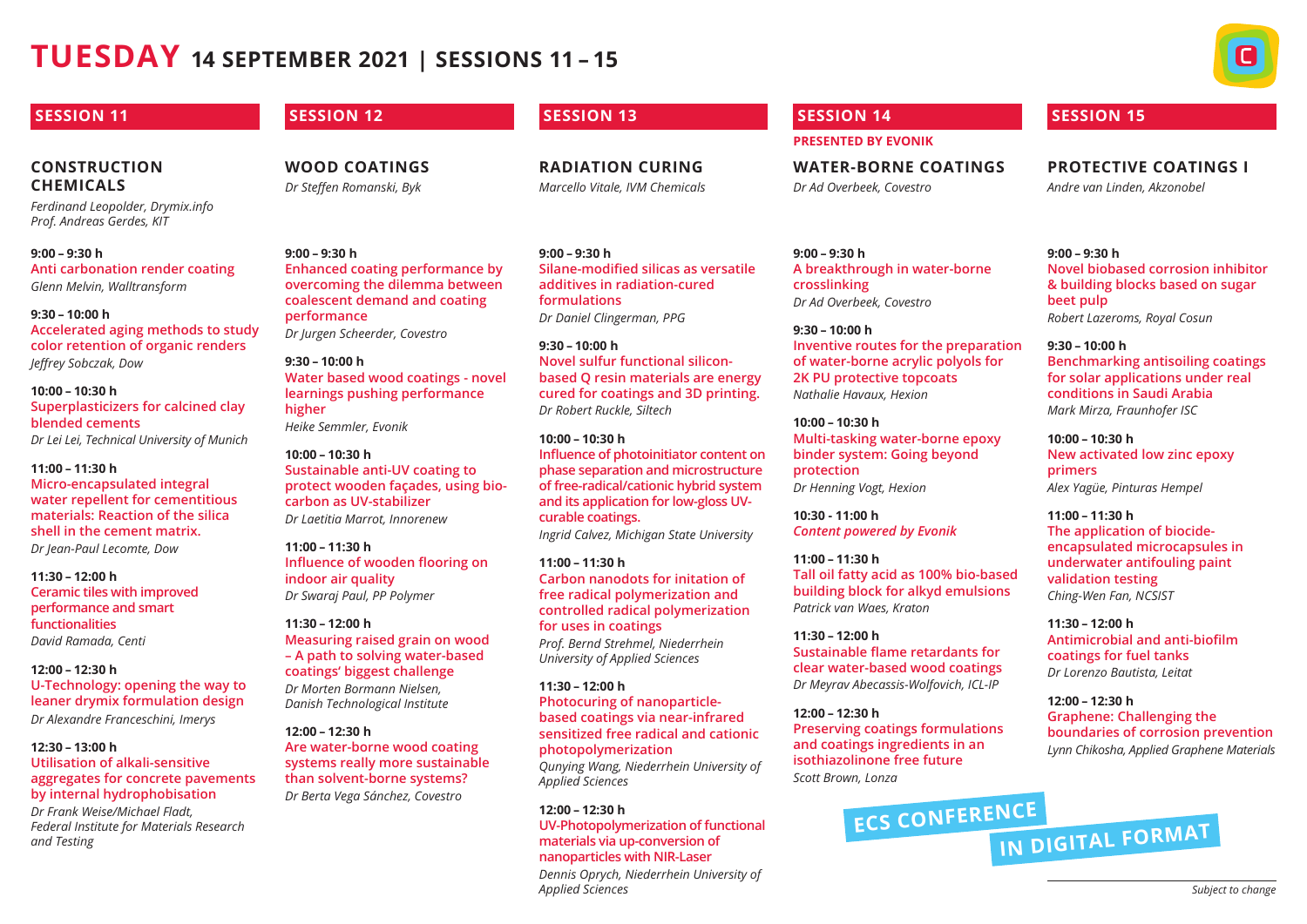# **TUESDAY 14 September 2021 | Sessions 16 – 20**



#### **presented by Allnex**

#### **Bio-based coatings**

*Patrick van Waes, Kraton*

**13:30 – 14:00 h Novel CNSL-based low viscosity epoxy curing agents for solventfree high-performance protective coatings** *Dr Hong Xu, Cardolite*

**14:00 – 14:30 h Green monomers for coating manufacturing** *Prof. Veronika Strehmel, University of Applied Sciences*

**14:30 – 15:00 h From native starch to bio-based coatings** *Jens Buller, Fraunhofer IAP*

**15:00 - 15:30 h** *Content powered by Allnex*

**15:30 – 16:00 h New biobased and sustainable UV-cured coatings from the LIFE-Biopaint project** *Dr Marcello Vitale, IVM Chemicals*

**16:00 – 16:30 h Sustainable bio-based energycurable polyurethanes in the spotlight** *Michel Tielemans, Allnex*

**16:30 – 17:00 h Biobased polymers – optimization for performance, sustainability, and value dilemma** *Dr Paul Doll, Dow*

#### **SESSION 17**

#### **presented by Covestro**

**Polyurethanes**

*Dr Berta Vega Sánchez, Covestro*

**13:30 – 14:00 h New coating possibility using silicon-based blocked isocyanates and related materials** *Dr Kohei Masuda, Shin-Etsu Silicones*

**14:00 – 14:30 h Polyurethane dispersions with low impact on interior emissions** *Dr Jan Weikard, Covestro*

**14:30 – 15:00 h Robust hydrophobic water-borne polyurethane dispersions (PUDs) based on novel structural design** *Chung-Hsuan Chen, Anderson*

**15:00 - 15:30 h** *Content powered by Covestro*

**15:30 – 16:00 h New isocyanate for high performance polyurethane coatings** *Philippe Olier, Vencorex*

**16:00 – 16:30 h Polyisocyanate penetration project for OEM 3wet integrated system** *Satoshi Takeno, Asahi Kasei*

**16:30 – 17:00 h Novel solventborne silicone organic hybrid for high performance isocyanate-free DTM and topcoat in PC and ACE Applications** *Dr Erin Vogel, Dow*

#### **SESSION 18**

#### **presented by Chemours**

**Testing & measuring** *Grethe Vestergaard Jensen, Danish Technological Institute*

**13:30 – 14:00 h Online particle size measurement of pigment dispersions during the milling process using dynamic light scattering** *Andre Nogowski, European Centre for Dispersion technologies*

**14:00 – 14:30 h A novel method for coatings characterization at high temperature**  *Dr Yassine Nagazi, Formulaction*

**14:30 – 15:00 h 1-k and 2-k PVDF hybrid dispersions for protective coating system topcoats** *Dr Kurt Wood, Arkema*

**15:00 - 15:30 h** *Content powered by Chemours*

**15:30 – 16:00 h How to prevent embolism in medical devices** *Dr Daniel Frese, Krüss* 

**16:00 – 16:30 h Effect of graphene surface properties on the corrosion performance** *Dr Karanveer Aneja, Talga Group*

**16:30 – 17:00 h Novel approach to the evaluation of dirt pickup resistance** *Dr Daniel Kraiter, Chemours*

#### **SESSION 19**

**Novel materials** *Kurt Wood, Arkema*

**13:30 – 14:00 h Development of high activity cobalt-free driers using theoretical studies of the polymerization of alkyd resins catalyzed by metal complexes** *Hiroaki Nakano, Dic*

**14:00 – 14:30 h Enhancement of the long-term storage stability of one-part epoxy systems through the microencapsulation of thermal latent accelerators** *Martin Muehlbach, European Centre for Dispersion technologies*

**14:30 – 15:00 h New hardener for ambient curing high heat resistant coatings** *Marco Heuer, Evonik*

**15:30 – 16:00 h Novel high performance oxidatively cured catalyst to maintain coating performance in low-VOC formulations** *Allison Musto, Borchers*

**16:00 – 16:30 h Iron catalyst in ppm scale: a novel NIR sensitized photoinduced ATRP** *Nicolai Meckbach, Niederrhein University of Applied Sciences*

**16:30 – 17:00 h Sustainable bio-based emulsifiers for alkyd resin emulsions** *Dr Christian Weidl, BASF*

#### **SESSION 20**

**Protective coatings II** *Dr Henning Vogt, Hexion*

**13:30 – 14:00 h New applications for silane modified polymers in metal, wood and glass coatings** *Dr Joerg Schmitz, IMCD*

**14:00 – 14:30 h Graphene nanotubes: A sustainable conductive additive for your industrial coatings** *Andrew Dubrovskiy, Ocsial*

**14:30 – 15:00 h Decontamination using advanced temporary coatings** *Daisy Clough, Dstl*

**15:30 – 16:00 h Dispersing agents to enhance corrosion resistance: Achieve uncompromised performance for metal coatings** *Dr Cathy Cooper, Lubrizol*

**16:00 – 16:30 h New waterborne UV durable acrylic-epoxy hybrid coatings without the need of topcoat for metal protection** *Gürkan Tonta, Dow*

**16:30 – 17:00 h Application of organofunctional silanes in polyaspartic coating systems** *Dr Dmitry Chernyshov, Momentive*